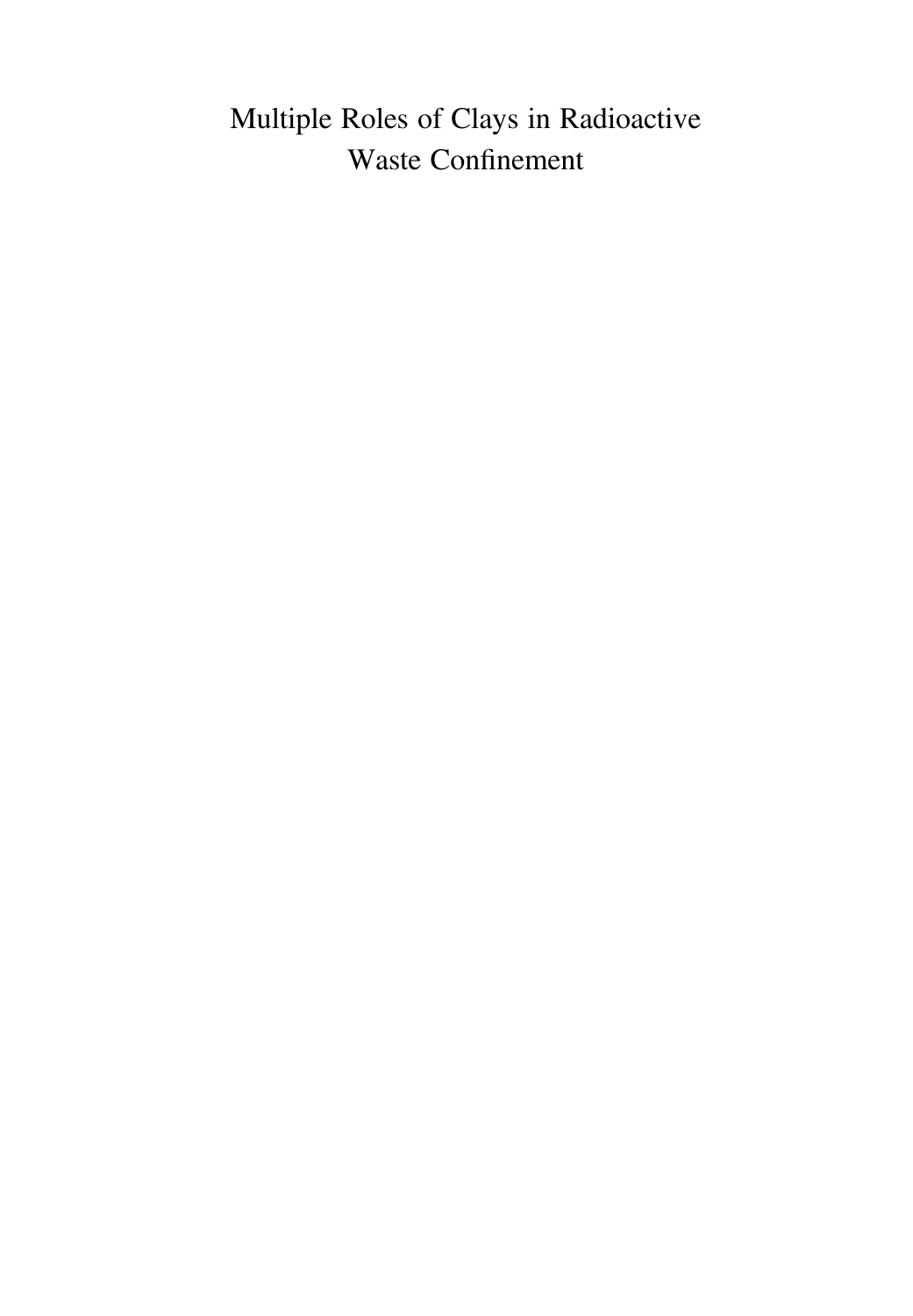# The Geological Society of London Books Editorial Committee

Chief Editor RICK LAW (USA)

### Society Books Editors

JIM GRIFFITHS (UK) DAN LE HERON (Austria) MADS HUUSE (UK) PHIL LEAT (UK) TERESA SABATO CERALDI (UK) DANIELA SCHMIDT (UK) LAUREN SIMKINS (US) RANDELL STEPHENSON (UK) ROB STRACHAN (UK) GABOR TARI (Austria) MARK WHITEMAN (UK)

#### Society Books Advisors

GHULAM BHAT (India) MARIE-FRANÇOISE BRUNET (France) ANNE-CHRISTINE DA SILVA (Belgium) JASPER KNIGHT (South Africa) SPENCER LUCAS (USA) DOLORES PEREIRA (Spain) VIRGINIA TOY (New Zealand) GEORG ZELLMER (New Zealand)

## Geological Society books refereeing procedures

The Society makes every effort to ensure that the scientific and production quality of its books matches that of its journals. Since 1997, all book proposals have been refereed by specialist reviewers as well as by the Society's Books Editorial Committee. If the referees identify weaknesses in the proposal, these must be addressed before the proposal is accepted.

Once the book is accepted, the Society Book Editors ensure that the volume editors follow strict guidelines on refereeing and quality control. We insist that individual papers can only be accepted after satisfactory review by two independent referees. The questions on the review forms are similar to those for *Journal of the* Geological Society. The referees' forms and comments must be available to the Society's Book Editors on request.

Although many of the books result from meetings, the editors are expected to commission papers that were not presented at the meeting to ensure that the book provides a balanced coverage of the subject. Being accepted for presentation at the meeting does not guarantee inclusion in the book.

More information about submitting a proposal and producing a book for the Society can be found on its website: www.geolsoc.org.uk.

It is recommended that reference to all or part of this book should be made in one of the following ways:

NORRIS, S., NEEFT, E.A.C. & VAN GEET, M. (eds) 2019. Multiple Roles of Clays in Radioactive Waste Confinement. Geological Society, London, Special Publications, 482.

DAGHER, E. E., NGUYEN, T. S. & INFANTE SEDANO, J. A. 2018. Development of a mathematical model for gas migration (two-phase flow) in natural and engineered barriers for radioactive waste disposal. In: NORRIS, S., NEEFT, E.A.C. & VAN GEET, M. 2019. Multiple Roles of Clays in Radioactive Waste Confinement. Geological Society, London, Special Publications, 482, 115–148, https://doi.org/10.1144/SP482.14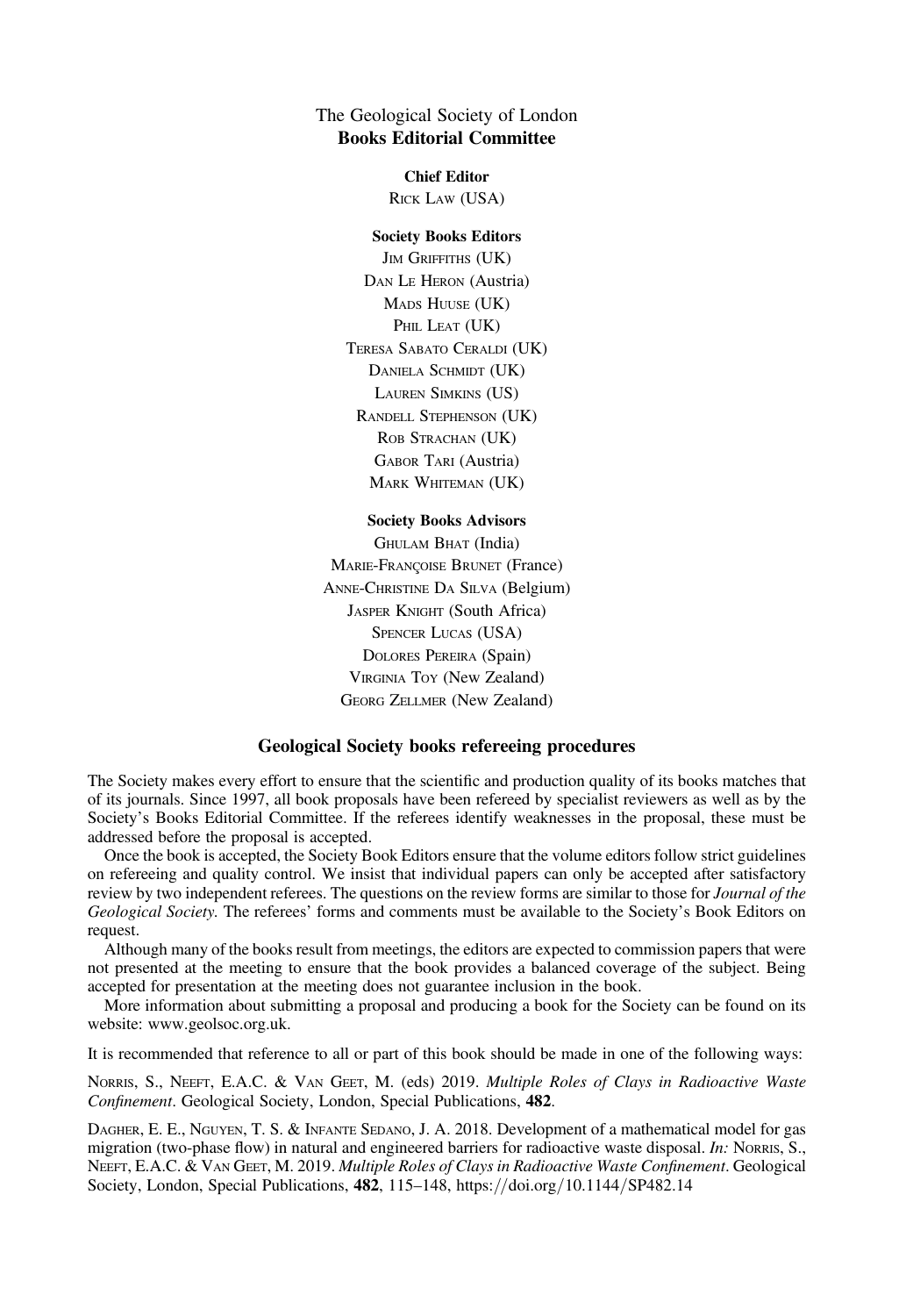GEOLOGICAL SOCIETY SPECIAL PUBLICATION NO. 482

# Multiple Roles of Clays in Radioactive Waste Confinement

EDITED BY

S. NORRIS Radioactive Waste Management (RWM), UK

> E.A.C. NEEFT COVRA, The Netherlands

> > and

M. VAN GEET ONDRAF/NIRAS, Belgium

2019 Published by The Geological Society London